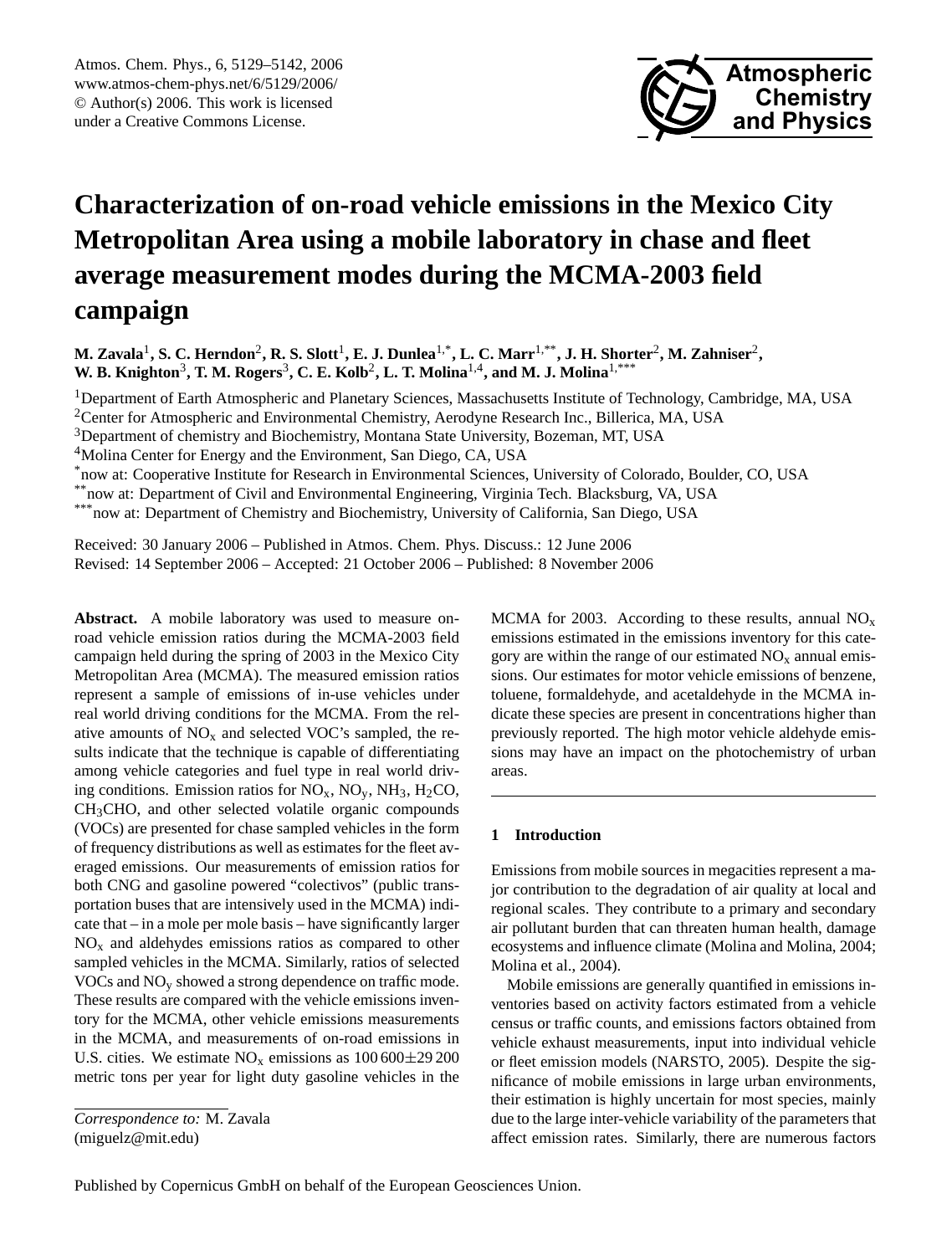that affect the variability in emissions across different vehicles types. These include factors that affect the internal combustion efficiency in the vehicle, and therefore its engine's emission characteristics, such as engine type and size, fuel composition, and combustion temperature and pressure. The character and maintenance of fuel delivering and emission control systems (or lack thereof) significantly affect which engine emissions exit the tailpipe. Traffic modes, road conditions, vehicle maintenance practices, driving behavior and other vehicle operating conditions can significantly affect vehicle emissions (Popp et al., 1999). The influence of all these factors highlights the need for measurement techniques that capture real-world vehicle emissions to validate emission inventories.

Several techniques have been developed to measure vehicle emissions both in laboratory testing and in real world driving conditions. These include measurement techniques using chassis dynamometer studies (Whitfield et al., 1998; Yanowitz et al., 1999), traffic tunnel integration studies (Kirchstetter et al., 1999), cross-road remote-sensing studies at tunnels and other fixed sites (Bishop et al., 1989; Jimenez ´ et al., 2000; Schifler et al., 2005), and Portable Emission Measurement System (PEMS) methods (Cadle et al., 2002). Real-world driving emissions measurement techniques may differ from dynamometer based testing techniques in several ways. Carefully controlled, but limited environmental conditions and driving patterns are typically used in chassis dynamometer studies and typically a relatively small number of vehicles are tested.

Real world emission measurement techniques typically sample a much larger number of vehicles, but may do so under a limited range of driving states. Tunnel studies sample hundreds to thousands of vehicles, but are typically limited to fleet average emission values, although some differentiation between light duty and heavy duty vehicle emissions can be obtained when data for tunnel tubes that exclude heavy duty vehicles are compared with comparable mixed traffic tunnel data. Remote sensing measurement techniques typically sample emissions from vehicles with a wide range of ages, models, maintenance and operational histories, but the sampling time is relatively short (∼0.1 s) and the range of driving states sampled is usually limited. On-board or trailer mounted PEMS instrumentation can characterize some emissions over a full range of on-road driving states, but are typically deployed on a small number of vehicles in any study. Detailed descriptions of these techniques and a review of their strengths and limitations for determining mobile emission factors are given elsewhere (e.g. Wenzel et al., 2000). As mobile emission inventories should accurately represent real world vehicle fleets and driving conditions, on-road measurement techniques that interrogate a wide range of vehicles over a full complement of drive states can make important contributions to this goal.

In recent years, additional techniques for the measurement of vehicle emissions under real-world driving conditions using fast response measurements in on-road mobile laboratories have been applied in urban areas (Kittelson et al., 2000; Vogt et al., 2003; Kolb et al., 2004; Canagaratna et al., 2004; Herndon et al., 2005a, b; Shorter et al., 2005; Pirjola et al., 2004; Giechaskiel et al., 2005). In the chase technique, a mobile laboratory repeatedly samples the emissions of a target vehicle. Our implementation of this technique makes use of the fast time response and high sensitivity of laser spectroscopic instruments and other fast response trace gas measurement techniques for repeatedly intercepting and measuring the turbulent exhaust plume of the target vehicle. Similar to the traditional remote sensing studies, ratios of a given species to CO<sub>2</sub>, used as a tracer of combustion, are obtained during the analysis and the results indicate the number of molecules of the pollutants of interest per  $CO<sub>2</sub>$  molecules emitted. In addition to the chase technique, which focuses on a series of selected individual vehicles within a given vehicular class, fleet average on-road emissions can be obtained by processing randomly intercepted vehicle plumes from surrounding traffic (both co-flowing and opposing lanes). In this fleet average mode, even merged plumes from multiple vehicles can be processed and included.

In this study, emission ratios for selected individual vehicles as well as fleet average fuel-use-based vehicle exhaust emissions from mobile laboratory data are deduced from onroad measurements. In the fleet average mode the mobile laboratory measured on-road ambient air mixed with emissions of the surrounding vehicles. Successful application of this method requires a large sample size of these mixed emission periods and a sampling time long enough such that the number of sampled vehicles is large enough to include a representative number of high emitters. Care must also be taken to avoid situations where the intercepted plumes are dominated by a few nearby vehicles for significant portions of the sampling period. On the basis of the central limit theorem, the emission averages should then be normally distributed if the samples are unbiased and sufficiently large.

MCMA-2003 was an extensive field campaign held during the spring of 2003 in the Mexico City Metropolitan Area (MCMA) designed to enhance the understanding of the physico-chemical transformations of emissions at the urban scale and improve air quality modeling validation activities (Molina et al., 2002). The five-week campaign included a Supersite at the National Center for Environmental Research and Training (Centro Nacional de Investigación y Capacitacion ambiental, CENICA), near the center of the ´ city, as well as continuous sampling at other peripheral sites. Measurements were obtained for most important meteorological variables (de Foy et al., 2005, 2006a, b), ground level and vertical profiles of several chemical species in gas and aerosol phases and samplings at boundary sites for a better characterization of the background concentration levels (Barnard et al., 2005; Johnson et al., 2005; Salcedo et al., 2006; Shirley et al., 2006; Volkamer et al., 2005). A preliminary two week deployment in February 2002 of an older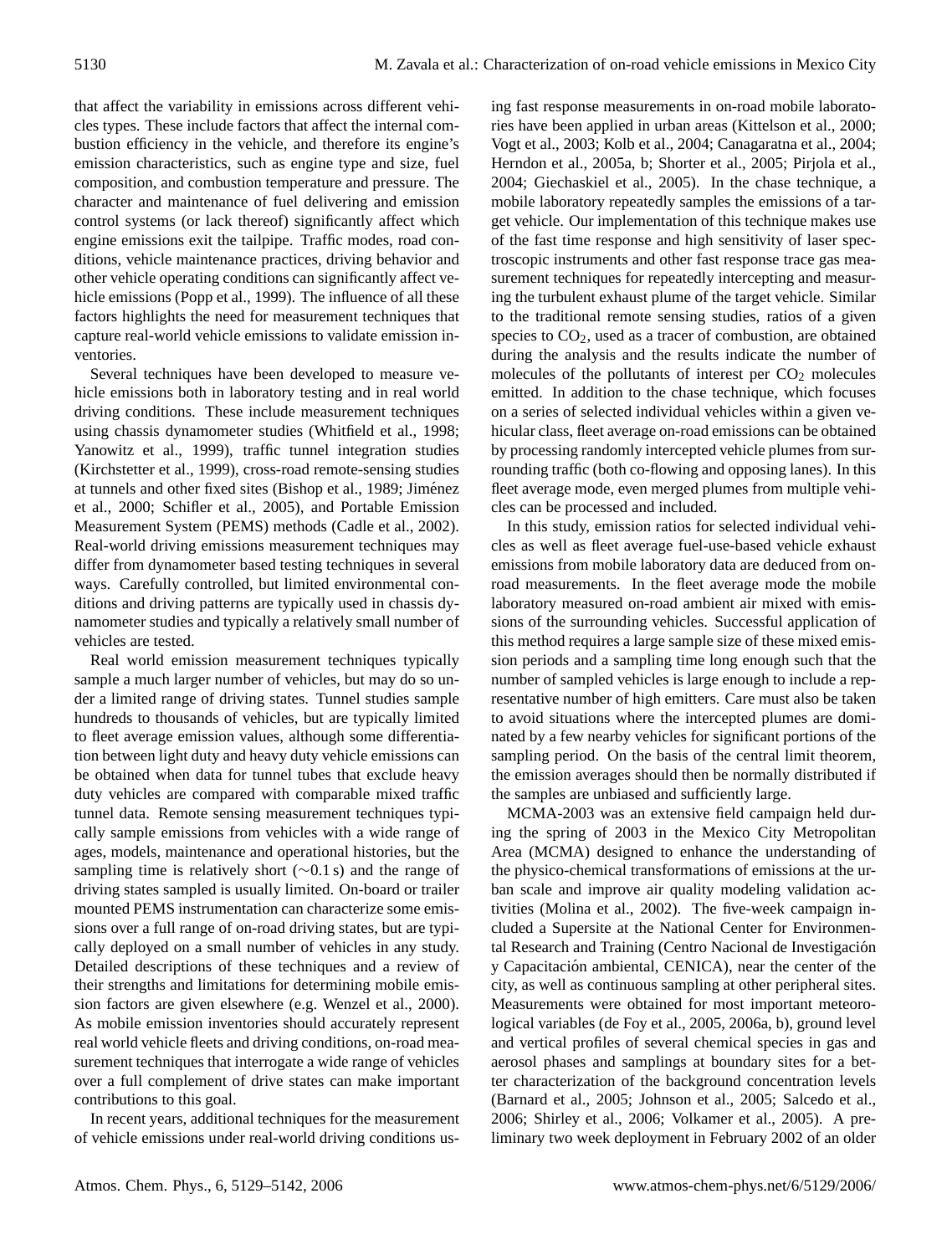version of the mobile laboratory was used to make initial onroad measurements in Mexico City in order to develop vehicle exhaust measurement techniques and survey the emission levels of selected pollutants as well as their ambient background concentrations.

The MCMA-2003 field campaign featured the use of a new mobile laboratory equipped with fast time response instrumentation to measure the emissions from on-road, in use vehicles in the MCMA. This version of the mobile lab and the measurement modes used during MCMA-2003 have been detailed in Kolb et al. (2004). In this work we present the analysis of the emission ratios obtained with chase and fleet average measurement modes during the MCMA-2003 field campaign. We present the analysis of mobile emission ratios for  $NO_x$ ,  $NO_y$ ,  $NH_3$ ,  $H_2CO$ ,  $CH_3CHO$ , and other selected VOCs for chase sampled vehicles and fleet averaged emissions. The results are compared with the corresponding emissions inventory for the MCMA, other vehicle emissions measurements in the MCMA, and measurements of on-road emissions in U.S. cities.

# **2 Experimental methods**

The mobile laboratory deployed during the MCMA-2003 field campaign was equipped with several high time resolution and high sensitivity instruments (Kolb et al., 2004). As described in Table 1, these included Tunable Infrared Laser Differential Absorption Spectrometers (TILDAS) for measuring selected gaseous pollutants, a Proton Transfer Reaction Mass Spectrometry (PTR-MS) for measuring selected volatile organic compounds (VOCs), a commercial NO/NO<sup>y</sup> chemiluminescent detector modified for fast response measurements, and a Licor Non-Dispersive Infrared (NDIR) instrument for  $CO<sub>2</sub>$ . Other instruments on board the mobile laboratory included a Global Positioning System (GPS), a sonic anemometer attached close to the laboratory sampling port to detect "tailwind" conditions that might create sampled air volumes contaminated with the mobile lab's engine or onboard generator exhaust and a video camera used to obtain the target vehicle information. The mobile laboratory's velocity and acceleration were measured and recorded continuously during the experiment along with local atmospheric parameters including pressure, temperature, and relative humidity.

VOCs emissions are of particular interest in this study; all the reported VOCs were measured with the PTR-MS system, except for  $H_2CO$  that was measured with the TILDAS instrument. TILDAS instruments have been successfully employed in several field campaigns for measuring trace gas species (Zahniser et al., 1995; Jiménez et al., 1999, 2000) and for measuring emissions from passenger buses using the chase technique (Herndon et al., 2005a; Shorter et al., 2005).  $H_2CO$  and  $NO_2$  were measured using a lead salt tunable diode lasers TILDAS instruments and NH<sub>3</sub> measurements were obtained using a quantum cascade laser in the TILDAS system. The PTR-MS system (Ionicon Analytic GMBH) was applied for measuring vehicle emissions during on-road chase events for the first time during this study. It was used to measure selected oxygenated, olefinic, and aromatic VOCs with proton affinities larger than water vapor via ionization through their reaction with  $H_3O^+$ . The resulting ions are detected by mass spectrometry at high time resolution and selectivity. Data processing and validation methods for VOCs measured with the PTR-MS system during the MCMA-2003 field campaign are reported in Rogers et al. (2006). NO and  $NO<sub>v</sub>$  measurements were obtained with a chemiluminescent instrument using a molybdenum oxide converter modified for high frequency  $NO<sub>v</sub>$  sampling (Dunlea et al., 2004). Although in principle the measured  $NO<sub>y</sub>$ captures all reactive nitrogen oxides species, the contribution from reservoir and terminal species such as  $PAN$ ,  $HNO<sub>3</sub>$ , and organic nitrates, is likely minimal to the overall fresh emitted  $NO<sub>v</sub>$  concentration due to the short time (few seconds) between the emissions of NO and  $NO<sub>2</sub>$  and their sampling by the mobile laboratory.

High time resolution instrumentation provides invaluable information on the emission exhaust characteristics of individual on-road vehicles. Indeed, this is the property that allows the chasing technique to capture the variability from the turbulent exhaust plumes that are quickly diluted in the surrounding air. In the chasing technique, the high time response instruments are used to measure the emission exhausts of the targeted vehicle through a sampling port localized at the driver's front side of the mobile lab. The sampled air is then delivered to the various instruments on board. Figure 1 shows an example of a sampling period during the chase of a gasoline vehicle. The sampled signals are correlated with  $CO<sub>2</sub>$ , a combustion tracer, if they are emitted by a target vehicle's exhaust. An emission ratio is obtained by scaling the measured species to the exhaust  $CO<sub>2</sub>$  measured immediately behind the chased vehicle. As an example of this procedure, Fig. 1 also shows the obtained correlation obtained for the sampled species with  $CO<sub>2</sub>$  for the same period.

This sampling technique interrogates vehicle exhaust plumes diluted with on-road background air; respective amounts of exhaust plume and background pollutant concentrations are determined by comparing background pollutant concentrations measured just before and after plume encounters with those inside exhaust plumes. In this work, we assume equal dilution for all of the different measured species. Therefore, the dilution experienced by a given emitted species will be equal to the dilution experienced by  $CO<sub>2</sub>$ , and it cancels in the ratio of excess pollutant (plume - background) divided by excess  $CO<sub>2</sub>$  (plume – background). The equal dilution assumption is a very good approximation for the gaseous species in general but may not hold for very short-lived species (less than ∼1 s) due to the potential chemical transformations occurring before sampling.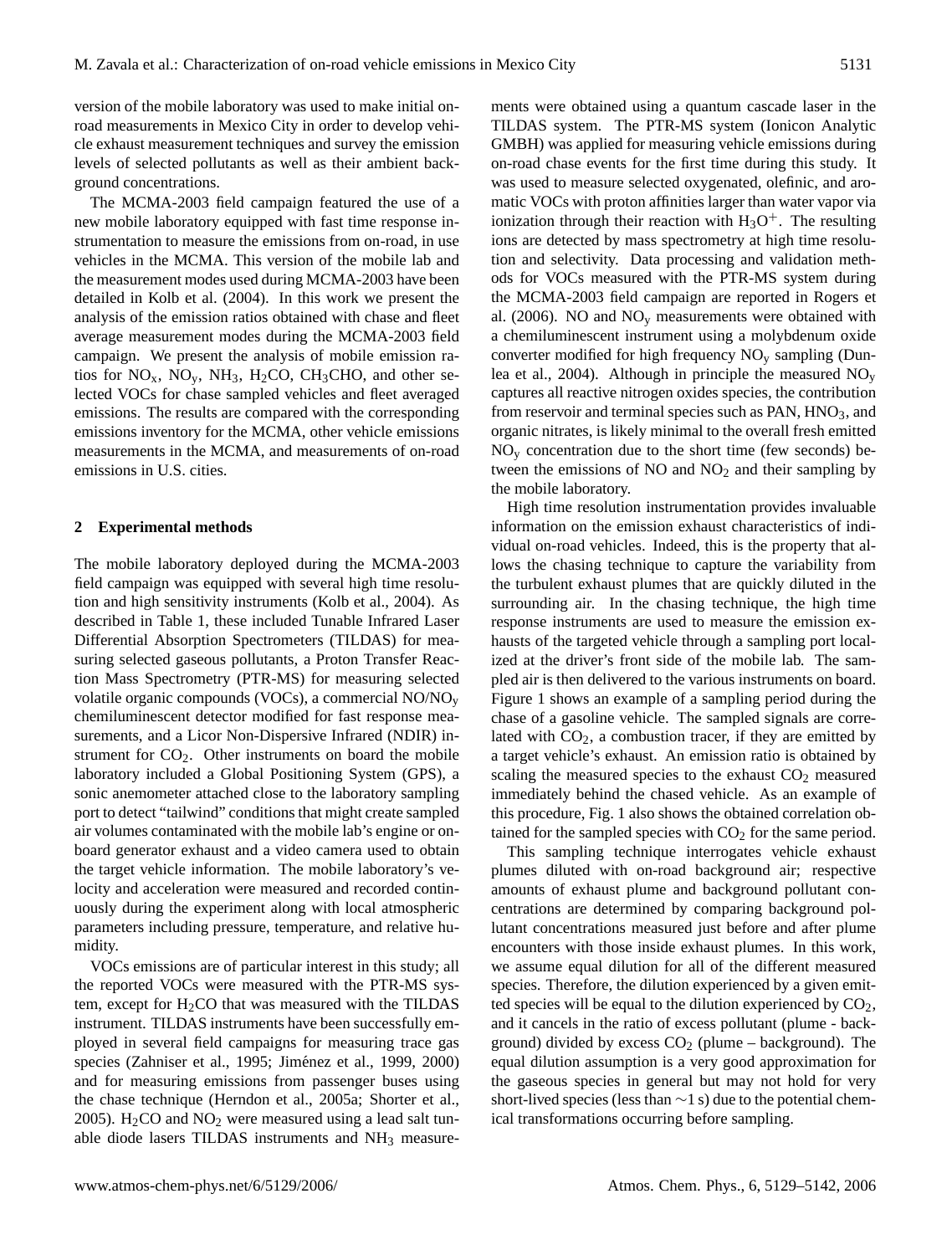| Instrumentation                                                                        | Measures                                                | Detection level                     | Sampling<br>frequency |
|----------------------------------------------------------------------------------------|---------------------------------------------------------|-------------------------------------|-----------------------|
| Proton Transfer Reaction Mass Spectrometer (PTR-<br>$MS)^a$                            | Methanol, acetaldehyde, benzene,<br>toluene, MTBE, etc. | $1-5$ ppb                           | $\sim$ 1 s            |
| Tunable Infrared Laser Differential Absorption Spec-<br>troscopy (TILDAS) <sup>b</sup> | N <sub>O</sub>                                          | $1.1$ ppb                           | 1s                    |
|                                                                                        | NO <sub>2</sub>                                         | $700$ ppt                           | 1 <sub>s</sub>        |
|                                                                                        | H <sub>2</sub> CO                                       | $1.2$ ppb                           | 1 <sub>s</sub>        |
|                                                                                        | NH <sub>3</sub>                                         | $600$ ppt                           | 1 <sub>s</sub>        |
| Aerosol Mass Spectrometer (AMS) <sup>c</sup>                                           | Nitrate                                                 | $0.04 \,\mu g\,\text{m}^{-3}$       | 4s                    |
|                                                                                        | Sulfate                                                 | $0.06 \,\mu g\,\text{m}^{-3}$       | 4s                    |
|                                                                                        | Ammonium                                                | $0.2 \,\mu g \,\text{m}^{-3}$       | 4s                    |
|                                                                                        | Organics                                                | $0.8 \,\mu g \,\text{m}^{-3}$       | 4 s                   |
|                                                                                        | Chloride                                                | $0.04 \,\mu g\,\text{m}^{-3}$       | 4s                    |
| Non-Dispersive Infrared instruments (NDIR) unit<br>$(LICOR)^d$                         | CO <sub>2</sub>                                         | $0.2$ ppm                           | 1 <sub>s</sub>        |
| Aethalometer (Magee Scientific AE-16)                                                  | Black carbon                                            | $0.1 \,\mu g \,\text{m}^{-3}$       | 1 min                 |
| Photoemission aerosol sensor (EcoChem PAS 2000)                                        | Particulate PAH                                         | $10 \,\mathrm{ng}\,\mathrm{m}^{-3}$ | 10 <sub>s</sub>       |
| Chemiluminescence                                                                      | $NOx$ , $NOv$                                           | $0.4$ ppb                           | $1$ to $10s$          |
| Aerosol photometer (TSI DustTrak)                                                      | $PM_{2.5}$                                              | $1 \mu g m^{-3}$                    | 1 <sub>s</sub>        |
| Condensation Particle Counter (CPC)                                                    | $10-100$ nm particle number density                     | $0.01$ part/cm <sup>3</sup>         | $2-3s$                |

**Table 1.** Instrumentation on board the Aerodyne mobile laboratory used during the MCMA 2002 and MCMA-2003.

<sup>a</sup> Only those components having proton affinities greater than water are detected using this technique which includes most oxygenated and unsaturated hydrocarbons.

<sup>b</sup> H<sub>2</sub>CO was detected using a pair of absorptions lines at 1774.67 and 1774.83 cm<sup>-1</sup>. Two relatively weak water lines bracket these features, and a very small water line is present in the gap between. The diode used for NO<sub>2</sub> was operated at approximately 1606 cm<sup>-1</sup> and NO at approximately 1900 cm<sup>1</sup>. As operated during these measurements, the 1 s rms precisions for  $H_2CO$  (diode 1) was normally less than 1.2 ppbv. For NO<sub>2</sub> (diode 2) the 1 s rms precision was 0.8 ppbv. NH<sub>3</sub> was operated with a quantum cascade laser at approximately 960 cm<sup>-1</sup>.

<sup>c</sup> The detection limits from individual species were determined by analyzing periods in which ambient filtered air was sampled and are reported as three times the standard deviation of the measured mass concentration during those periods.

<sup>d</sup> The Licor-6262 non-dispersive infrared absorption instrument detects  $CO_2$  absorption in the 4.3  $\mu$ m band. Additional details regarding its performance in this application can be found elsewhere (Herndon et al., 2004). The measured response time of the Licor instrument to flooding the inlet tip with  $CO<sub>2</sub>$  free nitrogen gas during these experiments resulted in a 1/e time of 0.9 s.

The challenge then becomes to clearly distinguish between sampled emission exhaust and background concentrations, as well as to distinguish and discount emissions from other non-targeted vehicles. The identification of emission plumes from the data is accomplished by analyzing the multiple, synchronized, instruments on board the mobile laboratory. In addition to the pollutant sensors, these include 1) the readings from the sonic anemometer that allow consideration of the direction and speed of the incoming wind at the sampling port, 2) the images obtained with the video camera for observing the targeted vehicle, and 3) the real-time data log notes written by the researchers on-board the mobile laboratory. The use of these tools together with the analyses of the measured species signals are used to elucidate the presence of background air and emissions related to the targeted vehicle. Similarly, the emissions from the mobile laboratory (vehicle exhaust plus generator exhaust) itself were flagged out in our database using the same discriminants described above, plus the fact that the generator emitted characteristic high levels of methanol. As described in Fig. 1, the signals are correlated as long as they are part of the combustion products. When chasing a target vehicle, the instruments on board measure background and in-plume pollutant concentrations and their correlation is obtained using  $CO<sub>2</sub>$  as the combustion plume tracer. This technique is made possible by the high time resolution and sensitivity of the instrumentation that is capable of capturing and quantifying the rapidly changing emission concentrations.

In our analysis, we considered a chase event useful when the duration of the chase was at least 5 min, in order to characterize the emissions with a sufficient number of plume intercept measurements. After quality assurance procedures, a dataset of about 110 h containing valid 1-s data points for various species was obtained covering a wide area of the city. A total of 345 events with valid emission ratios were obtained with the procedure described above. Table 2 specifies the sample size and types of vehicles measured during the experiment. We estimated fleet average emission ratios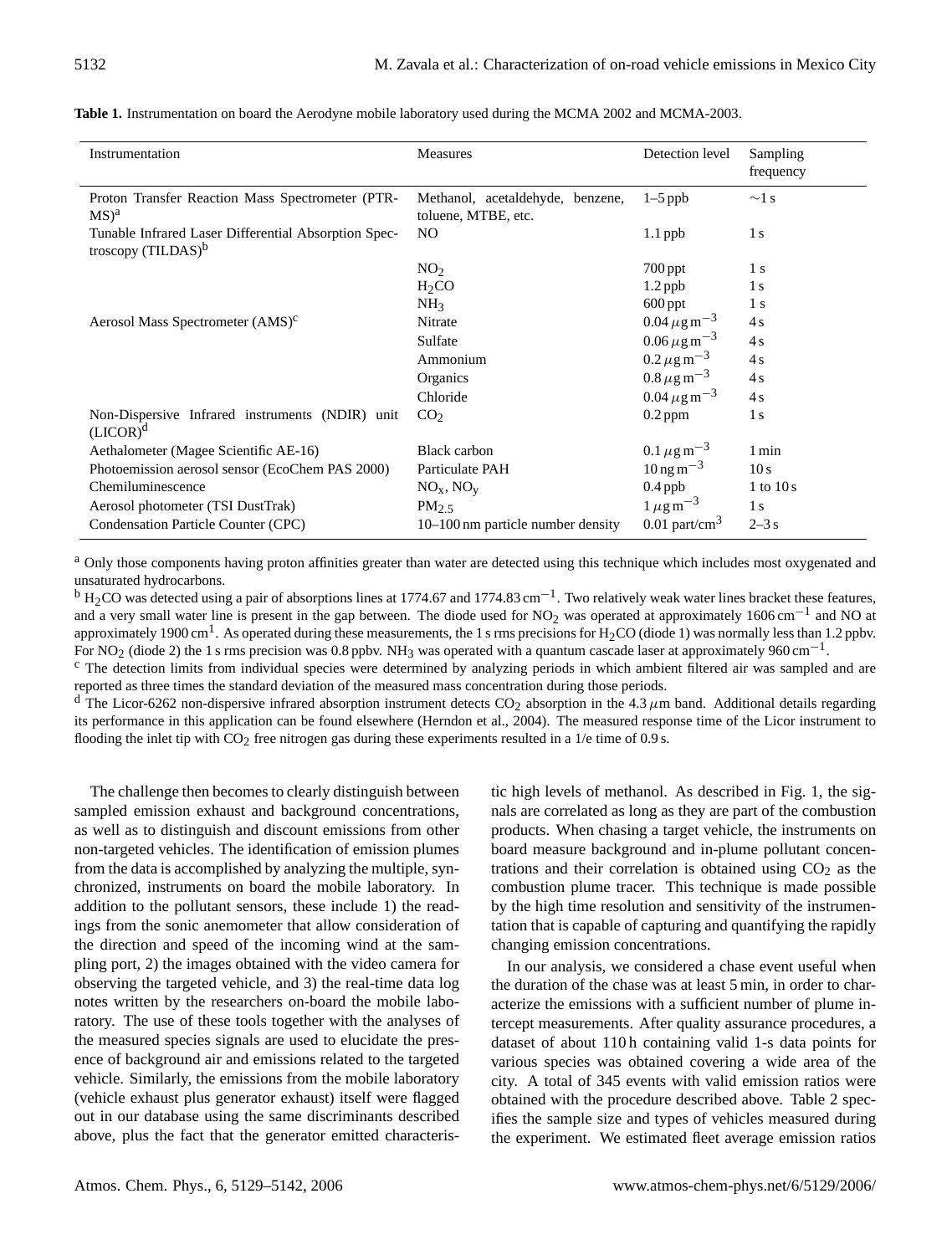| Event or chase<br>type |     | Sample size MCMA fleet size <sup>c</sup> | Description                                                  |
|------------------------|-----|------------------------------------------|--------------------------------------------------------------|
| LDV                    | 119 | 2 700 000                                | Fleet averaged emissions of Light Duty Vehicles <sup>a</sup> |
| <b>HDT</b>             | 61  | 75 000                                   | Heavy Duty Trucks (e.g. heavy trucks, tractor trailers)      |
| <b>COL</b>             | 71  | 32 000                                   | Colectivos <sup>b</sup>                                      |
| <b>URB</b>             | 37  | 30 000                                   | Urban buses <sup>b</sup>                                     |
| <b>CHR</b>             | 34  | 22 000                                   | Inter-city buses or charters                                 |
|                        |     |                                          |                                                              |

**Table 2.** Chase and fleet average vehicle emissions experiments.

<sup>a</sup> Includes events classified as SAG, "Stop and Go" (sampling size 12), TRA "Traffic state" (sampling size 19), and CRU, "cruising at high speed" (sampling size 21), see text for details.

Others<sup>d</sup> 23 620 000 Includes combis, motorcycles, pickups, and non LDV vehicles  $\leq$ 3 tons

b Colectivos are medium-size very popular public transport vehicles in the MCMA (for transporting about 25 people) powered by gasoline fuel. Colectivos powered by CNG or LPG are denominated here as COLg (sampling size 26). Urban buses are intra-city diesel buses. See text for details.

<sup>c</sup> Rounded values from the 2002 MCMA Emissions Inventory (SMA, 2004). Number of charters obtained from "Pasaje del Sevicio Publico Federal de Autotransporte" in GDF (2000).

<sup>d</sup> For our measurements, "Others" mean isolated emission plumes, fixed sampling or in specific places.

for light duty vehicles using the sampling periods when the mobile lab was surrounded by light duty gasoline vehicles under three different traffic conditions. We considered "Stop and Go" (SAG) situations when the mobile lab was in very heavy traffic conditions, with vehicle speeds lower than 16  $(\pm 8)$  km/h for 5 min or more. TRA events represent heavy traffic conditions with prevailing moderate speed, less than  $40 (\pm 16)$  km/h, for 5 or more minutes, this is the most prevalent traffic mode in the MCMA. Finally, CRU conditions represent sampling periods with prevailing cruising at moderate and high speed in the city, higher than 56 km/h, for 5 min or more. These traffic conditions accounted for 52 classified fleet averaged traffic mode events. As shown in Table 2, 67 other measurements of light duty gasoline vehicle emissions were considered but they were not classified within these categories. In those cases, the classification was not possible either because the vehicle speed was not within a given vehicle speed category for more than 5 min (changing from one category to another, producing a combination of emission traffic modes) or because there was a strong influence from the emissions of an individual vehicle nearby (therefore biasing the fleet averaged sample).

Similar to the procedure used by Stedman et al. (1997), on the basis of the central limit theorem, the averaged emission ratios obtained should be approximately normally distributed if the samples were unbiased and sufficiently large. Therefore, the estimation of fleet average emission ratios with this method relies on the collection of average values representing large, unbiased samples of fleet emission measurements of light duty vehicles surrounding the mobile lab. Heavy duty trucks and the other public transport vehicles that were individually sampled, as reported in Table 2, are intrinsically easier to measure with the chasing technique due to the strength of their emission signal and to the ease of following them



**Fig. 1.** Time series of benzene,  $H_2CO$ , and  $NO_v$  in ppb units showing correlation with CO<sub>2</sub> in ppm units. Estimated emission ratios in right-hand panels are in ppb/ppm units.

while driving (Herndon et al., 2005a). The mobile laboratory also obtained information from other two types of events: 1) stationary periods when the mobile laboratory was located along a busy road or near a specific emission source, and 2) well-identified individual exhaust plumes for target vehicles but for shorter periods of time (less than 5 min). We do not include the analysis of such periods here.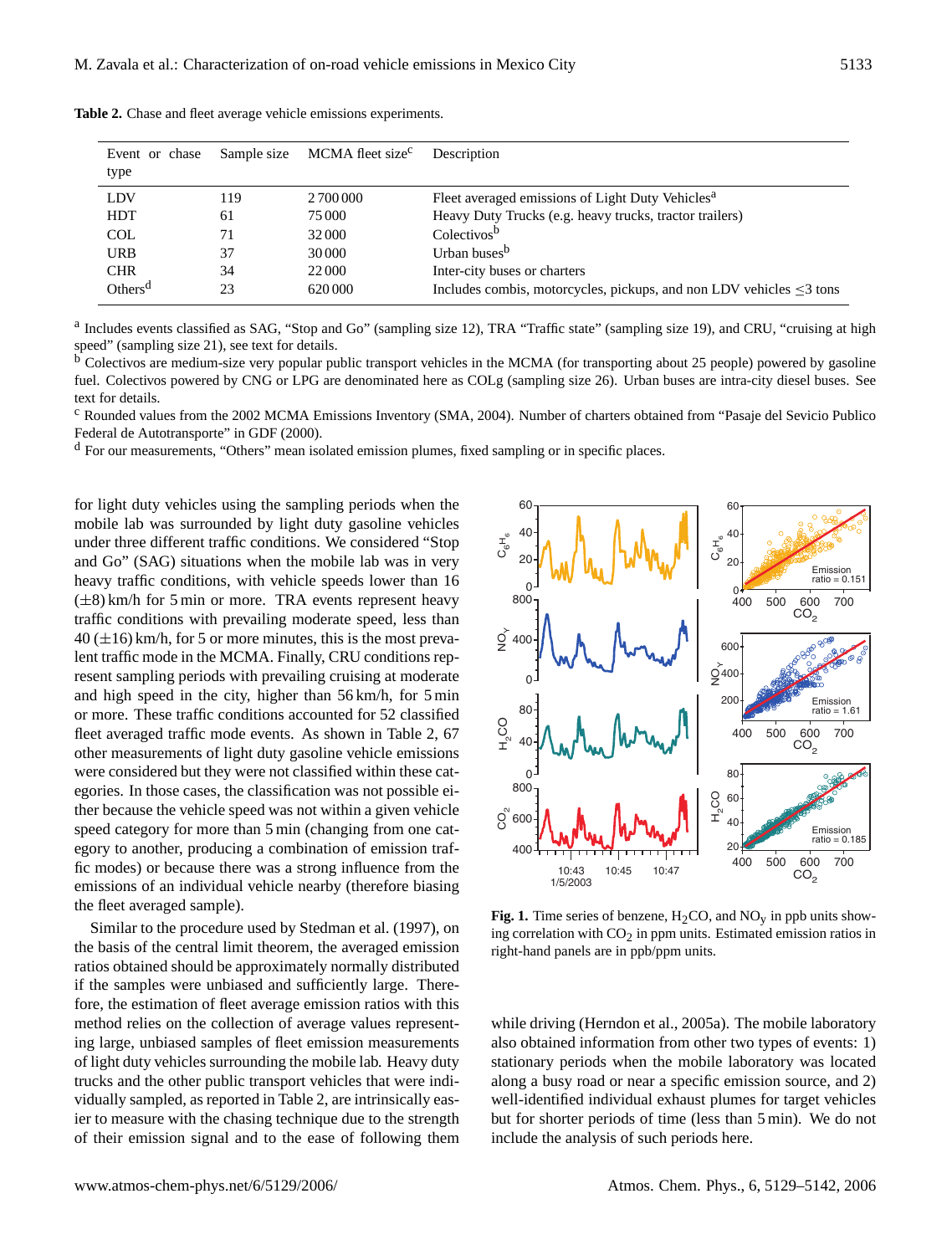## 2.1 Data processing procedure

The procedure for processing the data is described in the following paragraphs. Consider the general case of a target vehicle whose concentration at the emission exhaust location is given by  $C_i^e$  for a given species i while  $C_i^a$  represents the ambient or background concentration for the same species i. In this way, the vehicle's emission and background concentrations for  $CO_2$  would be given by  $C_{CO2}^e$  and  $C_{CO2}^a$ , respectively. Let the dilution  $f$  be defined as the volume fraction of the exhaust plume for a given sampled volume in the measurement period ( $\sim$ 1 s). If the superscript m refers to the measured concentration:

$$
f = \frac{C_i^m - C_i^a}{C_i^e - C_i^a}.\tag{1}
$$

We can solve for  $C_i^m$  as:

$$
C_i^m = (1 - f)C_i^a + f C_i^e.
$$
 (2)

If  $f = 1$ , this implies that a pure exhaust is being measured and when  $f = 0$ , strictly ambient levels are being sampled. Now we make use of the equal dilution assumption for the species i and for our tracer species  $CO<sub>2</sub>$ , from Eq. (1):

$$
\frac{C_i^m - C_i^a}{C_i^e - C_i^a} = \frac{C_{\text{CO2}}^m - C_{\text{CO2}}^a}{C_{\text{CO2}}^e - C_{\text{CO2}}^a}.
$$
\n(3)

We are interested measuring the emission ratio for the species  $i$  defined in this context as:

$$
ER_i = \frac{C_i^e}{C_{\text{CO2}}^e}.\tag{4}
$$

We can obtain this quantity from Eq. (3) after a series of simplifications. For example, with a typical concentration of  $CO<sub>2</sub>$  in an engine exit plume in excess of 2% and ambient levels generally below 400 ppm, the following approximation is good to better than 2%.

$$
C_{\rm CO2}^e - C_{\rm CO2}^a \cong C_{\rm CO2}^e. \tag{5}
$$

Similarly, for other species it is common to observe  $C_i^a/C_i^e$  values smaller than 0.05. Equation (4) simplifies to the intuitive expression,

$$
ER_i = \frac{C_i^e}{C_{\text{CO2}}^e} \cong \frac{C_i^m - C_i^a}{C_{\text{CO2}}^m - C_{\text{CO2}}^a}.
$$
\n(6)

If the concentration  $C_i^m$  is plotted against  $C_{\text{CO2}}^m$  a very simple diagnostic arises, which resembles a locus of points around the ambient concentrations of  $i$  and  $CO<sub>2</sub>$  with rays extending toward higher concentrations of  $CO<sub>2</sub>$  when a plume is sampled. The slope of the correlation plot is indicative of the Emission Ratio for species  $i$  under the conditions in which the partially sampled plume was emitted.

#### **3 Results**

The measured emission ratios for the event types described above are shown in Table 3. Except for the fleet averaged light duty gasoline vehicles (SAG, TRA and CRU), the reported emission ratios correspond to the averaged values of the emissions from individual vehicle classes. Since the basis of the analytical procedure uses the covariance of the emitted species concentration to the emitted  $CO<sub>2</sub>$  concentration under an equal dilution assumption, and therefore avoiding having to resolve the highly transient plume dilution behavior, we have excluded emission ratios for species measured with the relatively lower sampling frequency instruments described in Table 1. In that way, we avoid the uncertainties resulting from correlating a low frequency signal with high frequency signals. An alternative approach to estimating fleet average emissions of pollutants measured with the slower response instrument instruments on-board the Aerodyne Mobile Laboratory during MCMA-2003, is presented by Jiang et al. (2005).

The video camera images were used during the analysis process to discriminate target vehicle plumes from other potential sources. During the chasing experiments, the target vehicle's license plate was recorded so registration data could be accessed for additional information. The number of vehicles for which valid history information was available was too small to further classify the results by vehicle age and model.

Due to their large size, high exhaust volume, and relatively slow average speeds, public transport vehicles were sampled through individual chase events and were classified in this work as "colectivos" (COL), urban buses (URB), and charter buses (CHA). Colectivos are medium-size buses, with capacity for transporting about 25 people, and are very popular and intensively used throughout the MCMA. Colectivos are mainly gasoline-powered, although a small but growing fraction of them (∼5%) are powered by CNG or LPG (CAM, 2004). By choosing a route used by colectivos fueled with CNG, we were able to sample 26 of this colectivo sub-class, classifying them as COLg. The URB category refers to intracity urban buses with capacity for transporting about 50 people; these buses were randomly selected as the mobile lab encountered them during on-road operations and a variety of transportation routes (and bus companies) were sampled. Charter buses, inter-city buses with a larger transport capacity than colectivos or urban buses, were sampled near the major bus terminal in the city. Here, the mobile lab chased the charter buses on a looped circuit as they were entering or leaving the facility. Sampled heavy-duty trucks (HDT) refer to large trucks such as tractor trailers, food supply and construction vehicles.

Ratios of emitted species reported in Table 3, such as aromatic VOCs/NO<sub>v</sub> and  $H_2CO/CH_3CHO$ , for each vehicle or fleet type classification were obtained from the ratios of one-second measurements primary data as opposed to using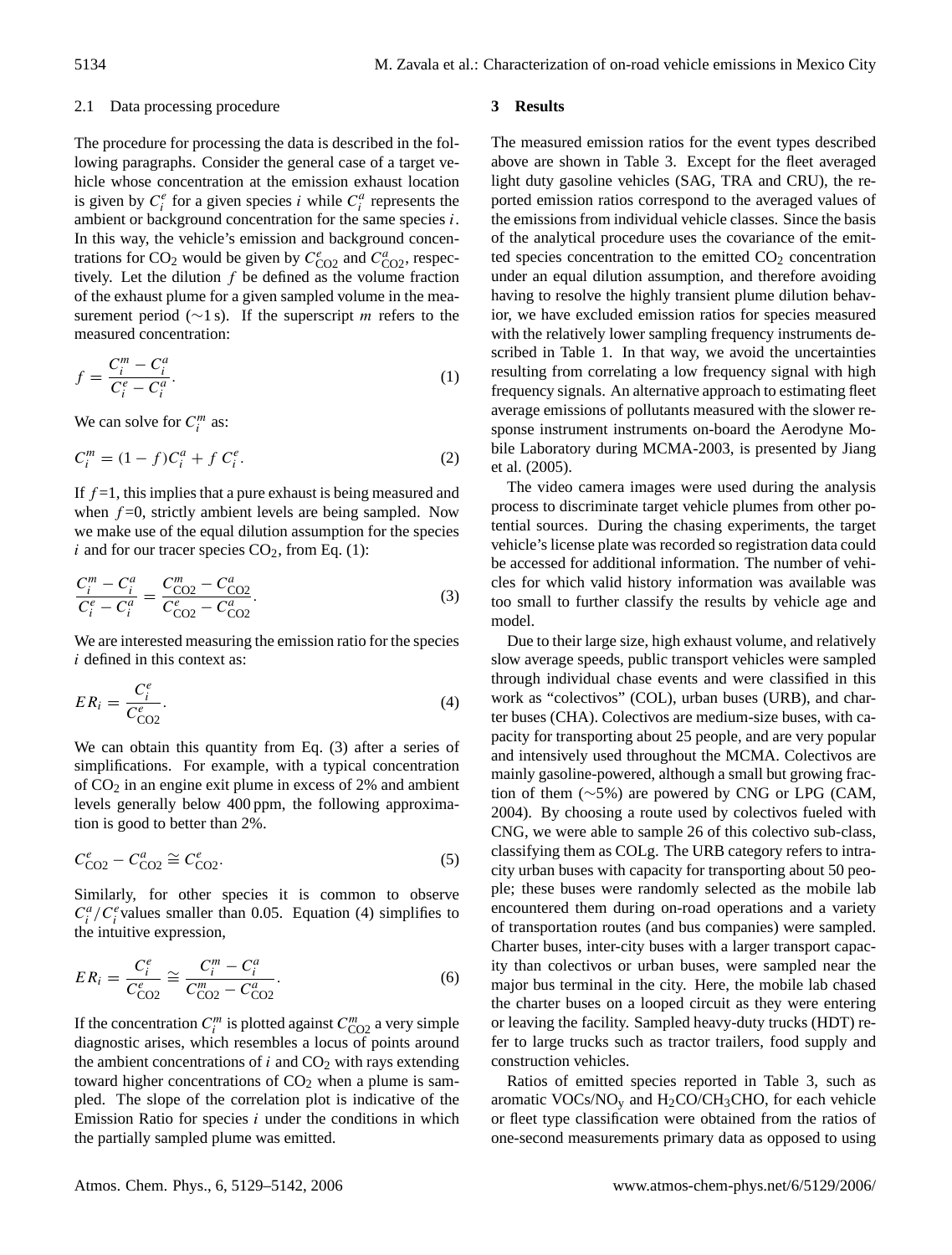|                         | Medium vehicles  |        |            |        | Light duty vehicles |            |            | Heavy duty vehicles |            |  |
|-------------------------|------------------|--------|------------|--------|---------------------|------------|------------|---------------------|------------|--|
| Pollutant               | COL <sup>d</sup> | COLg   | <b>LDV</b> | SAG    | <b>TRA</b>          | <b>CRU</b> | <b>URB</b> | <b>CHR</b>          | <b>HDT</b> |  |
|                         | $(SD)^c$         | (SD)   | (SD)       | (SD)   | (SD)                | (SD)       | (SD)       | (SD)                | (SD)       |  |
| N <sub>O</sub>          | 7.8              | 10.6   | 4.7        | 3.2    | 5.1                 | 5.1        | 6.0        | 6.5                 | 7.2        |  |
|                         | (3.0)            | (4.1)  | (2.4)      | (1.0)  | (2.0)               | (1.6)      | (1.5)      | (1.9)               | (3.0)      |  |
| NO <sub>2</sub>         | 0.62             | 0.66   | 0.53       | 0.45   | 0.43                | 0.71       | 0.60       | 0.78                | 0.70       |  |
|                         | (0.4)            | (0.32) | (0.45)     | (0.42) | (0.33)              | (0.30)     | (0.26)     | (0.33)              | (0.35)     |  |
| N <sub>O</sub>          | 6.88             | 9.40   | 4.14       | 2.92   | 4.58                | 4.33       | 5.33       | 6.22                | 6.67       |  |
|                         | (3.4)            | (3.8)  | (2.4)      | (0.9)  | (2.2)               | (1.7)      | (1.6)      | (1.9)               | (3.2)      |  |
| H <sub>2</sub> CO       | 0.33             | 0.34   | 0.25       | 0.23   | 0.23                | 0.20       | 0.11       | 0.07                | 0.12       |  |
|                         | (0.12)           | (0.13) | (0.11)     | (0.06) | (0.07)              | (0.07)     | (0.07)     | (0.05)              | (0.08)     |  |
| CH <sub>3</sub> CO      | 0.04             | 0.06   | 0.04       | 0.04   | 0.04                | 0.04       | 0.02       | 0.02                | 0.03       |  |
|                         | (0.02)           | (0.01) | (0.02)     | (0.02) | (0.02)              | (0.01)     | (0.02)     | (0.02)              | (0.02)     |  |
| $H_2CO/CH_3CHO^a$       | 8.1              | 6.4    | 6.7        | 6.2    | 6.2                 | 6.4        | 7.2        | 4.9                 | 5.1        |  |
|                         | (2.3)            | (1.1)  | (2.9)      | (1.3)  | (2.0)               | (1.8)      | (2.4)      | (3.2)               | (2.3)      |  |
| Benzene                 | 0.08             | 0.03   | 0.13       | 0.14   | 0.10                | 0.10       | 0.04       | 0.02                | 0.03       |  |
|                         | (0.04)           | (0.01) | (0.08)     | (0.04) | (0.03)              | (0.04)     | (0.05)     | (0.02)              | (0.03)     |  |
| Toluene                 | 0.14             | 0.04   | 0.25       | 0.28   | 0.18                | 0.18       | 0.05       | 0.02                | 0.04       |  |
|                         | (0.07)           | (0.02) | (0.12)     | (0.07) | (0.06)              | (0.08)     | (0.05)     | (0.02)              | (0.04)     |  |
| C <sub>2</sub> -Benzene | 0.19             | 0.05   | 0.32       | 0.32   | 0.22                | 0.19       | 0.06       | 0.03                | 0.05       |  |
|                         | (0.09)           | (0.04) | (0.16)     | (0.11) | (0.09)              | (0.09)     | (0.06)     | (0.04)              | (0.05)     |  |
| C3-Benzene              | 0.16             | 0.03   | 0.24       | 0.24   | 0.15                | 0.15       | 0.05       | 0.03                | 0.05       |  |
|                         | (0.08)           | (0.02) | (0.15)     | (0.09) | (0.05)              | (0.08)     | (0.06)     | (0.05)              | (0.06)     |  |
| $m/z$ 57 <sup>e</sup>   | 0.26             | 0.03   | 0.38       | 0.39   | 0.29                | 0.28       | 0.09       | 0.04                | 0.09       |  |
|                         | (0.21)           | (0.07) | (0.23)     | (0.10) | (0.12)              | (0.10)     | (0.07)     | (0.04)              | (0.08)     |  |
| NH <sub>3</sub>         | $ND^{c}$         | ND     | 0.12       | 0.09   | 0.09                | 0.11       | 0.04       | ND                  | 0.06       |  |
|                         |                  |        | (0.07)     | (0.05) | (0.06)              | (0.07)     | (0.03)     |                     | (0.04)     |  |
| Aromatics/NOa,b         | 0.09             | 0.02   | 0.30       | 0.31   | 0.14                | 0.11       | 0.03       | 0.02                | 0.03       |  |
|                         | (0.08)           | (0.01) | (0.27)     | (0.10) | (0.07)              | (0.05)     | (0.03)     | (0.02)              | (0.03)     |  |

**Table 3.** Measured emission ratios in [ppb/ppm] during the MCMA-2003 field campaign.

<sup>a</sup> Obtained from individual emission ratios, see text for details, units in ppb/ppb.

<sup>b</sup> For "aromatic VOCs" we considered the sum of Benzene, Toluene, C2-Benzene (sum of xylene isomers, ethylbenzene, and benzaldehyde) and C3-Benzene (sum of  $C_9H_{12}$  isomers and  $C_8H_8O$  isomers).

<sup>c</sup> SD: 1-standard deviation; ND: Non determined

<sup>d</sup> See Table 2 and text for definition of vehicle chasses.

 $e$   $m/z$  57 represents the sum of MTBE and butenes for gasoline vehicles. Neutral components have not been assigned to this mass for CNG and diesel vehicles.

averaged ratios. In Fig. 2 we present the frequency distributions of measured emission ratios for various species and ratios of emitted species. The frequency distributions were obtained using all valid emission measurements for all the sampled species and vehicle categories. Similarly, frequency distributions for ratios of emitted species were also obtained from the ratios of individual, one-second, measurements.

# **4 Discussion**

An important aspect of the analysis of the data collected is to determine how representative it is of the vehicle fleet emissions in the MCMA. Given the large population of the vehicle fleet, the presence of various driving modes and the variability of all other parameters that play a role in the emission process in real world driving conditions, this is certainly an important issue to consider for any emission measurement technique. As shown in Table 2, the large size of the vehicle fleet in the MCMA for all vehicle categories predisposes a large sample size for any estimate attempt for a sample to be representative with traditional sampling techniques. Nevertheless, current estimations of emission factors for LDVs in the Emissions Inventory for the MCMA are based on a very small number of measurements performed in 1999 with laboratory-controlled conditions of individual vehicles (CAM, 2004). Furthermore, current estimates of emission factors for HDTs in the same inventory are entirely based on modeling estimates using a modified version of Mobile5, the U.S. Environmental Protection Agency's motor vehicle emission inventory model.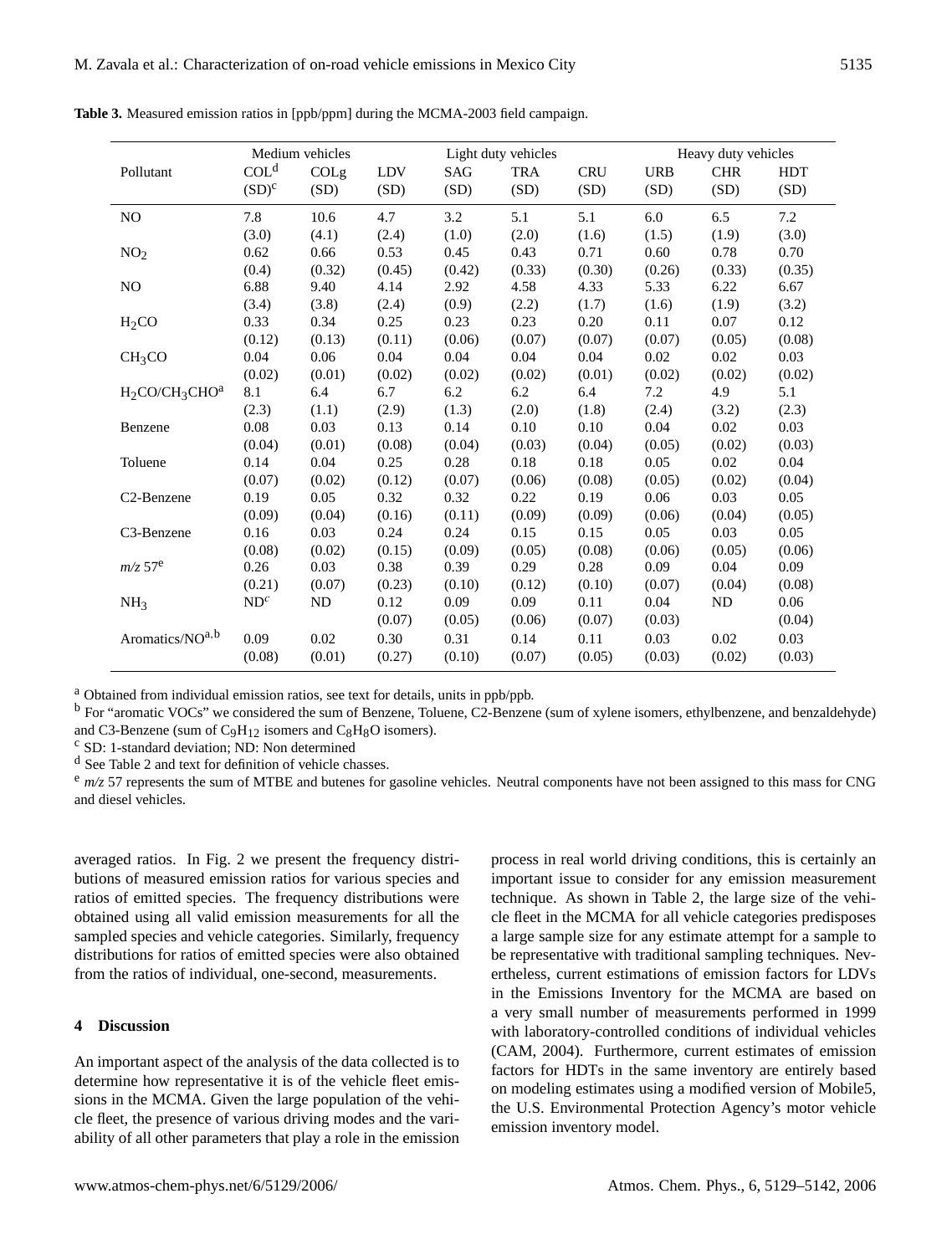

**Fig. 2.** Frequency distributions of measured emission ratios [ppb/ppm] during the MCMA.

<sup>a</sup> ( $m/z$  57)/CO<sub>2</sub> represents MTBE + butenes for gasoline vehicles.

In this work, we have extended the analysis procedure for the chase technique by considering measurements for both fleet averaged and individual in-class vehicle emissions. As described above, we estimated fleet LDV average emissions by analyzing the sampling periods when the mobile laboratory is measuring the mixed background air with the emissions of the surrounding vehicles for sustained periods of time. The assumption in this procedure is that the sampled emissions from a multitude of sources are sufficiently well mixed before arriving to the mobile lab sampling port. Since this condition is not totally controlled a priori for the experiment, it has to be determined from the analysis of the emis-

sion signals, the anemometer readings and the video camera. We have further classified such periods by driving state as SAG, TRA and CRU with the velocity criteria previously described. On the basis of the central limit theorem, the obtained fleet averages for each driving state should also be approximately normally distributed if the samples are unbiased and sufficiently large. In such case, symmetric confidence intervals around the average could be established for fleet emissions estimates.

The variability in the emission estimates can be observed in the form of standard deviations reported in Table 3. Except for NO2, the results for fleet vehicle estimates show standard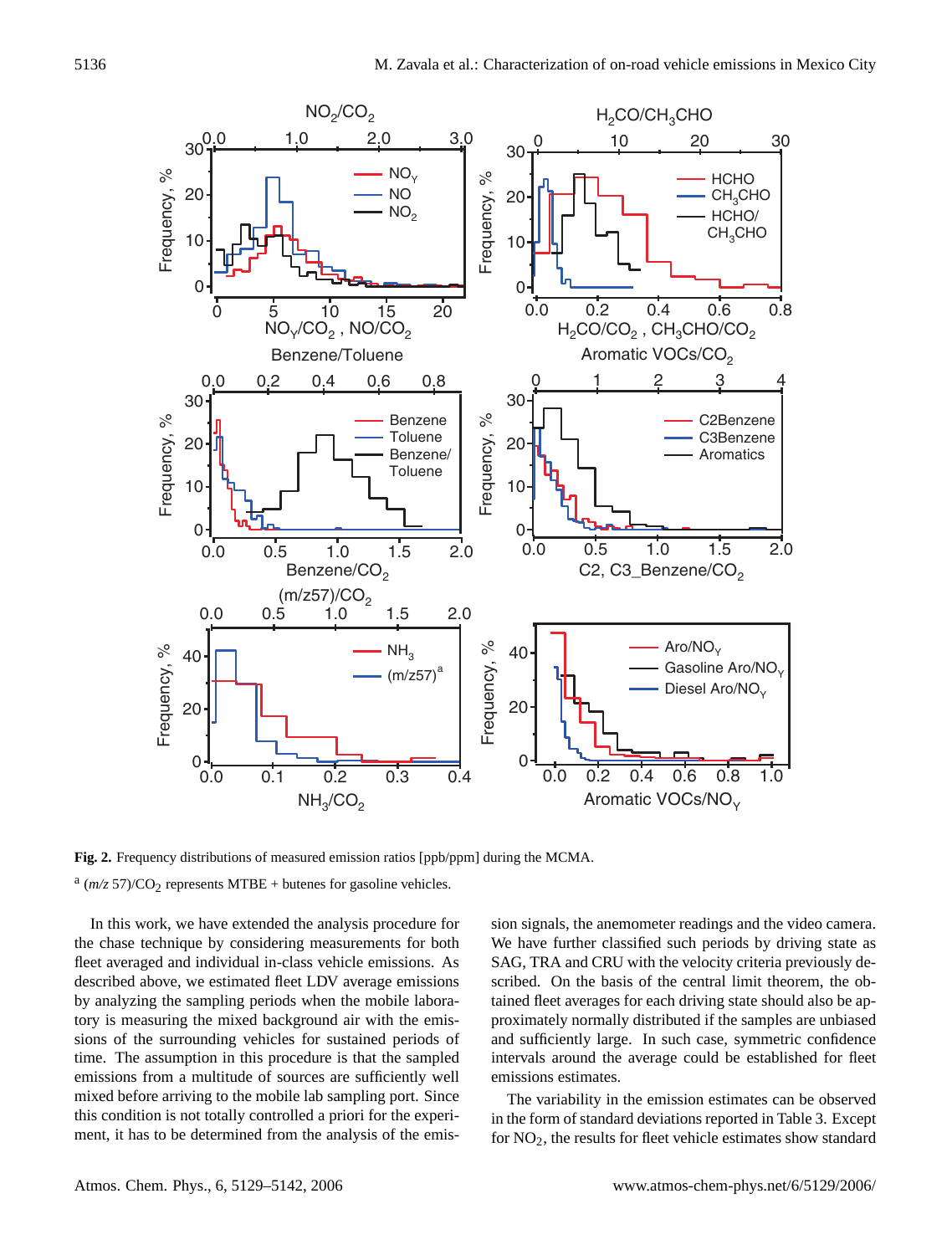deviations that are significantly smaller than the observed averaged emission values. This is expected for fleet average estimates using the central limit theorem.  $NO<sub>2</sub>$  is a difficult species to measure with this technique due to its high reactivity and to potential ambient production via the reaction of NO with oxidizing species, such as ozone, that can be significant in a highly polluted atmosphere. In some cases, the sum of the NO and  $NO<sub>2</sub>$  emission ratios is greater than the  $NO<sub>y</sub>$  emission ratio. Although this is not physically possible for an individual vehicle, it may occur for the average values of groups of vehicles.

Due to the relatively small sample size and the lack of vehicle model year information, in the case of the individual chase mode emission measurements of HDT and public transport vehicles the observed variability may not represent the true variability of the population of emissions for these vehicle categories. The larger observed variability in these cases is likely the result of the large range of vehicles models, the variety of engine, fuel delivery, and emission control technologies, distribution of vehicle age and maintenance quality, and the variability of other parameters affecting emissions in real world driving conditions. As such, the averages and confidence intervals for these categories may not be representative of the entire fleet. Unless there is a significant increase of the sampling size, however, at this point the question of how much the obtained frequency distributions would change by increasing the sampling size is unsolved.

In order to further reduce any systematic bias in the measured emission ratios from individual chasing events reported in Table 3, during the experiment we intentionally did not follow a given vehicle class on the basis of the visible strength and blackness of its exhaust. That procedure helped to avoid over sampling of high emitting vehicles in the sampling population. Similarly, since the mobile laboratory followed different driving routes each day during the campaign throughout the city, the sampled emissions are most likely not biased by spatial differences in vehicle populations.

The obtained emission frequency distributions shown in Fig. 2 provide us with some interesting insights into the mobile emission characteristics in the MCMA. Different from a smoothed distribution, a pronounced cityscape type of graph may indicate the need for a larger sampling size population in our measurements. This is especially evident in the NH<sub>3</sub> emission distribution, which was constructed from about 25% of the sample size for the other species. The smaller sample size for  $NH_3$  was due to the need to divert a LiCOR  $CO<sub>2</sub>$  instrument periodically to a shorter sampling inlet designed to avoid surface losses of  $NH<sub>3</sub>$  as well as some instrumental problems characteristic of a first field deployment. Nevertheless, to our knowledge, this represents the first field deployment of a quantum cascade TILDAS on-board any mobile laboratory.

We define aromatic VOCs as the sum of benzene, toluene, C2-benzene (sum of xylene isomers, ethylbenzene, and benzaldehyde) and C3-benzene (sum of  $C_9H_{12}$  isomers and  $C_8H_8O$  isomers) as described in Rogers et al. (2006). Figure 2 shows that these aromatic  $VOC/CO<sub>2</sub>$  emission ratios tend to have higher frequency around a mean value but are also severely skewed towards high values of emission ratios. Although this behavior is often seen with VOC emission distributions, we observe that the reported distributions of the ratios benzene/toluene and  $H_2CO/CH_3CHO$  tend to be normally distributed, indicating the co-emission nature of these species in real world driving conditions.

The measured aromatic  $VOCs/NO<sub>v</sub>$  ratio presented in Fig. 2 shows a highly skewed but smoothly continuous hyperbola type distribution. Since the detected aromatic VOC content of the emissions from the CNG colectivos are very low and close to the instrumental and analytical uncertainty, we have excluded them from the plotted aromatic species distributions. Therefore, an explanation for the behavior of the aromatic  $VOCs/NO<sub>y</sub>$  distribution may rely on the emission characteristics of the vehicle fleet sampled (populations of vehicles with low versus high aromatic  $VOCs/NO<sub>v</sub>$  emissions) and on the fact that the two major fuel types, gasoline and diesel, are included in the sample. To investigate which of these two aspects has a greater impact on the aromatic VOCs/NO<sub>y</sub> distribution we included in Fig. 2 the corresponding frequency distributions of gasoline and diesel vehicles that were sampled. The comparison of these distributions reveals that within the gasoline vehicle fleet low and high emitting aromatic  $VOCs/NO<sub>y</sub>$  vehicles can be distinguished. As long as the frequency distribution is representative of the aromatic  $VOCs/NO<sub>y</sub>$  ratio in the vehicle fleet, this result has important implications for the design of air quality control strategies by allowing the possibility to direct air quality emission reduction strategies towards controlling the aromatic VOCs/NO<sup>y</sup> ratio in different parts of the vehicle fleet and/or ranges of driving modes.

Public transport colectivos and buses are a very important part of the transport system in the MCMA (Gakenheimer et al., 2002). As an example, colectivos represent only about 1% of the vehicle fleet in the MCMA but, together with the other small popular public transport vehicle called "combis", they account for almost 60% of the trips per person per day (CAM, 2004). Results presented in Table 3 indicate that, on a mole per mole basis, colectivos showed the highest  $NO<sub>x</sub>$ emissions ratios among the sampled vehicles, especially for colectivos fueled with CNG. The higher  $NO<sub>x</sub>$  emissions ratios for CNG colectivos is in accordance with their corresponding higher  $CH<sub>3</sub>CHO/H<sub>2</sub>CO$  ratio as compared to gasoline fueled colectivos. The higher aldehyde emission ratios found in this work agree with dynamometer studies for CNG heavy duty vehicles performed by Huai et al. (2003) and Kado et al. (2005).

The quantification of high aldehyde emissions from MCMA vehicles may have important impacts on the photochemistry in urban areas (García et al., 2005) and the generally high emissions of aromatic and aldehyde air toxics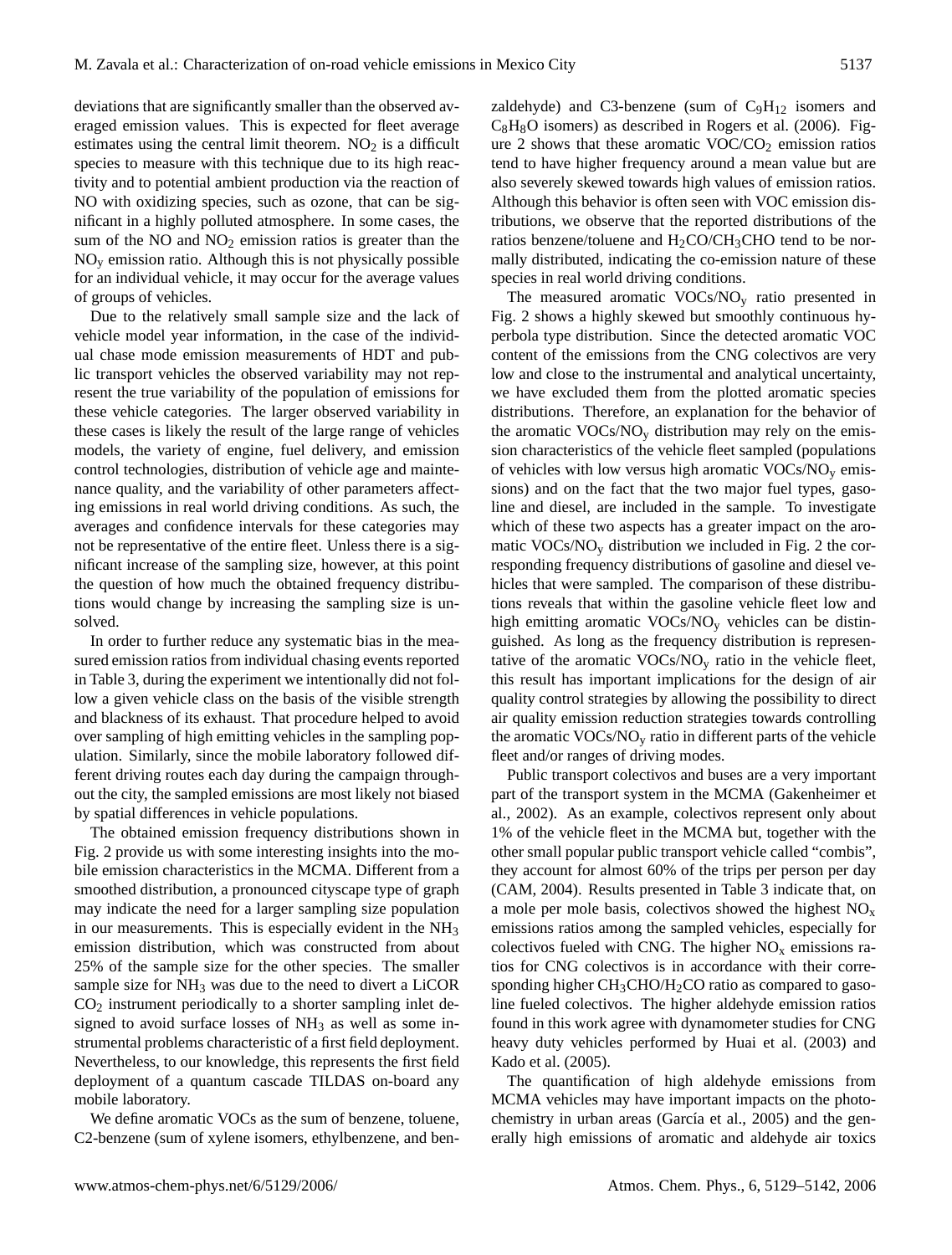

**Fig. 3.** Comparison of NOx emission factors obtained in this work (box plots) with estimates from the official 2002 MCMA Emissions Inventory (EI) (solid bars) and other studies (light lines) for panels: **(a)** colectivo buses, **(b)** Ligth duty Gasoline Vehicle (LDGV), and **(c)** Heavy Duty Diesel Trucks (HDDT). Box plots represent the 10, 25, 75, and 90 percentiles along with the mean of our measurements. Filled bars represent the minimum and the maximum EI estimates for the corresponding vehicle category. Rf. a: Schifter et al. (2005); Rf. b: Schifter et al. (2004); Rf. c: Schifter et al. (2000).

<sup>a</sup> For this comparison, we used fuel densities of 0.75, 0.85 and 0.41 kg/l for gasoline, diesel ad CNG fuels, respectively. Similarly, we considered 70.3, 72.5 and 62.5 moles of C per kg of fuel for gasoline, diesel ad CNG, respectively. Fuel economies were assumed as follows: 10, 2.1 and 1.6 km/l for gasoline, diesel and CNG fleets, respectively.

may have important health implications.  $H_2CO/CH_3CHO$ ratios showed a value of 6.2±1.8 [ppb/ppb] averaged over all gasoline vehicle fleet emission measurements and the driving mode did not significantly affect this ratio. Measured emissions indicate that the emitted species that are most influenced by driving mode are  $NO<sub>x</sub>$ , aromatic VOCs and their aromatic  $VOCs/NO<sub>y</sub>$  ratio. That effect was only investigated in the fleet average gasoline vehicle fleet and not in the individual chase emission measurements. As such, the observed variability within individual vehicle categories may be due to internal variability of the specific power of the vehicles, vehicle age and model, and emission control technology, among others. Nevertheless, the observed variability within driving modes for averaged vehicle fleet emissions indicates that this type of analysis for ratios of selected VOC to  $NO<sub>x</sub>$  species should be considered during the design of air quality control strategies that are based on the modification of the driving patterns, or modes, within the city.

An important aspect of this work lies in the comparison of the obtained results with the estimates for emission factors used in the official emissions inventory as well as with other measurements performed in the MCMA and other cities. The emissions inventory in the MCMA has been revised or updated every two years since 1994 and with homogenous methodologies since 1998. For comparisons with our results, we use the 2002 official Emissions Inventory (EI) for the MCMA considering the categories of light duty vehicles, colectivos and heavy duty trucks for  $NO<sub>x</sub>$  emission factors. We present the comparison of our results with other estimations of emission factors in Fig. 3. The box plots represent the 10th percentile, 1st quartile, mean, 3rd quartile, and 90th percentile of our measurements for each category whereas the thinner adjacent colored bars represent the range of emission factors used in the emissions inventory. Light bars represent the estimations of emission factors using other techniques. In order to compare the obtained emission ratios in ppb/ppm units with other measurements performed with different sampling techniques it is necessary to make use of fuel properties and stoichiometric combustion assumptions. Data considered for this purpose are presented in the notes for Fig. 3.

Figure 3 shows that  $NO<sub>x</sub>$  emissions factors used in the emissions inventory for light duty vehicles are within the range of our measurement results and that a similar range of values are obtained with other techniques for this category. Note however that in Fig. 3 the range for the emission factors used in the emissions inventory considers the minimum and the maximum values, which are related to newest and oldest vehicle model years, and does not represent vehicle fleet estimates. However, Schifter et al. (2005) represents values taken from the minimum and maximum averaged emission factors for light duty vehicles from a remote sensing study performed in 2000 in the MCMA. The other two references shown for comparison of LDV emission factors in Fig. 3, Schifter et al. (2004) and Schifter et al. (2000), represent laboratory dynamometer studies with prescribed driving cycles. Interestingly, the reported emission factors among the different techniques are similar. Nevertheless, the reported values are not weighted by the number of vehicles or any other activity parameter that may indicate their relative importance on the estimation of  $NO<sub>x</sub>$  emissions.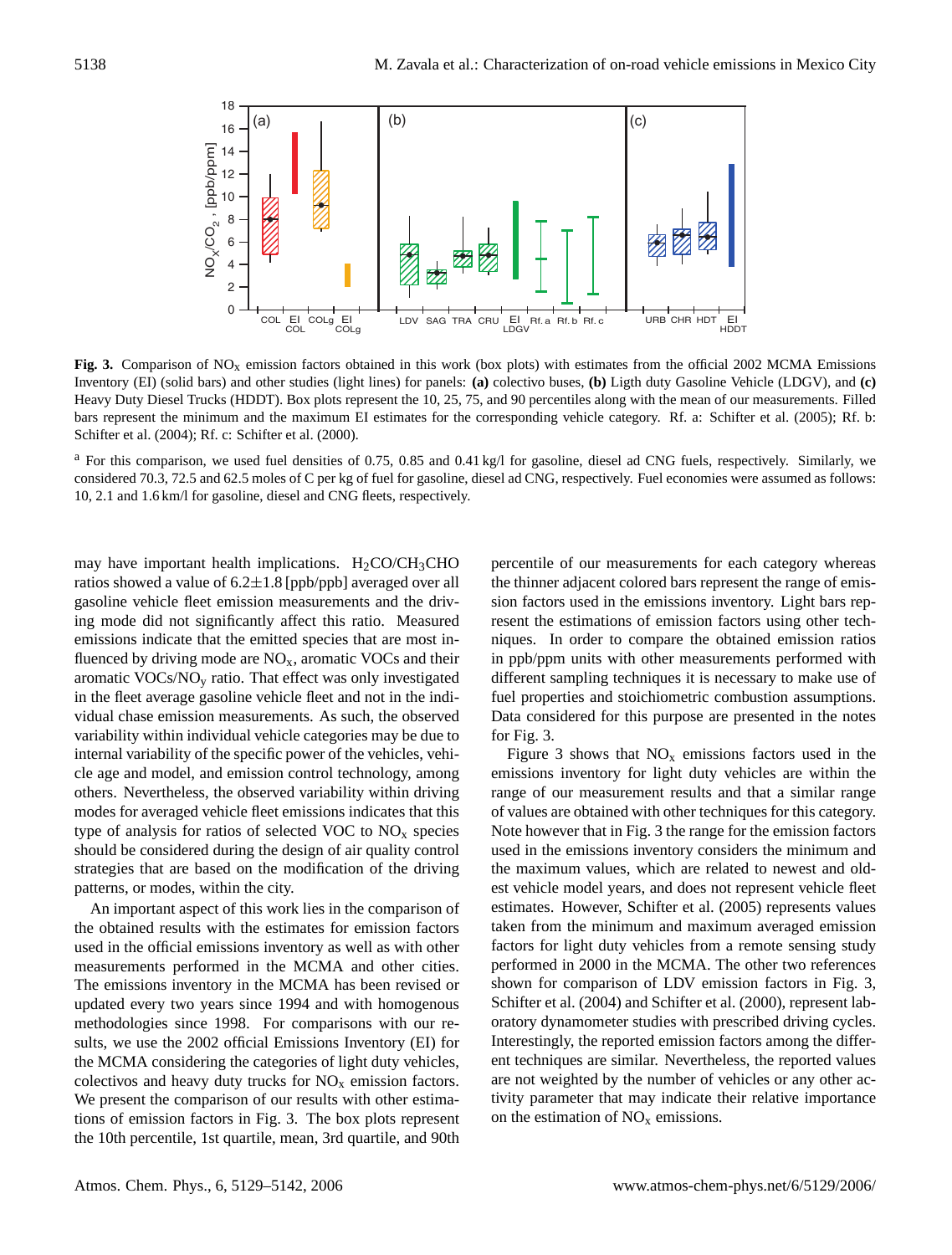|                     | This work <sup>t</sup> | $2002$ $EIa$    | Jiang et al. $(2005)^d$ | Schifter<br>et.<br>al. $(2000)^b$ | Schifter<br>al. $(2005)^{c}$ | Los Angeles <sup>e</sup><br>et |
|---------------------|------------------------|-----------------|-------------------------|-----------------------------------|------------------------------|--------------------------------|
| $NO_x$              | $100600 \pm 29200$     | 92.500          | $120000 \pm 3000$       | ND                                | $100\,200 + 23\,500$         | 280 000                        |
| Benzene             | $4090\pm850$           | ND <sup>h</sup> | $3800 \pm 100$          | 1590                              | ND.                          | 2290                           |
| Toluene             | $10100 \pm 2200$       | ND.             | ND.                     | ND                                | ND.                          | ND                             |
| H <sub>2</sub> CO   | $3020 \pm 720$         | ND              | ND                      | 397                               | ND.                          | 1900                           |
| CH <sub>3</sub> CHO | 770±230                | ND.             | ND                      | 167                               | ND                           | 605                            |

 $NH_3$  900 $\pm$ 500 3120 ND ND ND 8800–10 600<sup>g</sup>

**Table 4.** Comparison of emissions (in tons/year) estimated in this work with emissions estimated in other studies for the MCMA and other U.S. cities.

<sup>a</sup> Considers the emissions from the gasoline vehicle fleet: private vehicles, taxis, combis, colectivos and pickups.

<sup>b</sup> Based on a laboratory study of around 50 vehicles (ages from 1984 to 1999) tested under a FTP cycle.

<sup>c</sup> Based on a remote sensing study in 2000 for the MCMA.

<sup>d</sup> Considers the total vehicle fleet, LDVs and HDVs.

<sup>e</sup> Total on-road gasoline mobile emissions estimates for 2004 in the South Coast Air Basin. Source: CARB, 2005.

<sup>f</sup> Uses gasoline fuel consumption by the transport sector alone estimated for 2002 in the MCMA Emissions Inventory and the fuel properties reported in Fig. 3 of this document.

 $g$  Data includes all NH<sub>3</sub> on-road mobile emissions taken from Fraser and Cass, 1998.

h ND: A value Non Determined in the study.

A similar comparison of our results with the  $NO<sub>x</sub>$  emission factors used in the MCMA emissions inventory for public transport vehicles indicates a possible overestimation in the gasoline-powered colectivos category. Similarly, our results indicate a possibly severe underestimation of  $NO<sub>x</sub>$  emission factors for CNG-powered colectivos. The emissions inventory uses the same  $NO<sub>x</sub>$  emission factors for our classified vehicle categories of URB, CHR and HDT, and their range falls within our results. However, in contrast to the comparison with the light duty vehicle fleet, these results correspond to individual vehicle measurements and therefore the observed variability may or may not be representative of a given vehicle category. Note, however, that in the case of the CNG colectivos, the range estimated in the emissions inventory is too small compared to the range of the observed variability. Therefore, assuming that the observed variability is real, this may be indicative of a real underestimation of  $NO<sub>x</sub>$  emission factors used in the emissions inventory for this category.

The analysis of a possible under/over estimation of emission factors is only a part of the validation of an emissions inventory. Since the emissions inventory is based on assumed values for activity parameters (e.g. distances traveled) that may introduce further uncertainty in the estimation of mobile emissions, the final estimation of emissions is not trivial. A possible way to circumvent this difficulty is to consider the use of fuel based emission factors together with estimates of fuel consumption in a given region (Singer and Harley, 2000). We have followed this approach transforming our measured emission ratios to units of grams per unit of fuel consumed using the previously described assumptions of fuel properties and vehicle fuel efficiency. In the transformation of the emission factors we only considered the gasoline vehicle fleet averaged estimates.

Table 4 shows the comparison of our emission estimates for the MCMA with other studies. The results indicate that  $NO<sub>x</sub>$  emissions estimated for LDVs in the emissions inventory are within the range estimated using the fuel based emission factors in this work of 100 600±29 200 metric tons per year. The upper and lower limits correspond to 1 standard deviation obtained from the observed emission factor for the LDV category. Although Table 4 shows that the comparisons for the total  $NO<sub>x</sub>$  emissions for light duty vehicles between the emission inventory and this work may be within the confidence intervals, the possible under/over estimation of emission factors for individual vehicles ages and models may still be present in the emissions inventory. The application of the chase technique for systematically comparing emission factors by vehicle age and model would then be desirable to address this question.

Our results indicate larger emission estimates for benzene, toluene, formaldehyde and acetaldehyde than Schifter et al. (2000), which was based on a limited sample of vehicles tested in controlled laboratory conditions. The emissions inventory does not provide estimates of speciated hydrocarbon emissions and therefore, no comparison is possible for these species. In Table 4 we also show the comparison of estimated toxic VOC emissions between Los Angeles and the MCMA. The results indicate that the annual estimates of benzene, acetaldehyde and formaldehyde LDV emissions in the MCMA are similar or higher than the corresponding estimated toxic VOC emissions in Los Angeles. For the year of comparison (2003), the vehicle fleet in the Los Angeles area was 3.2 times higher than the entire fleet in the MCMA and the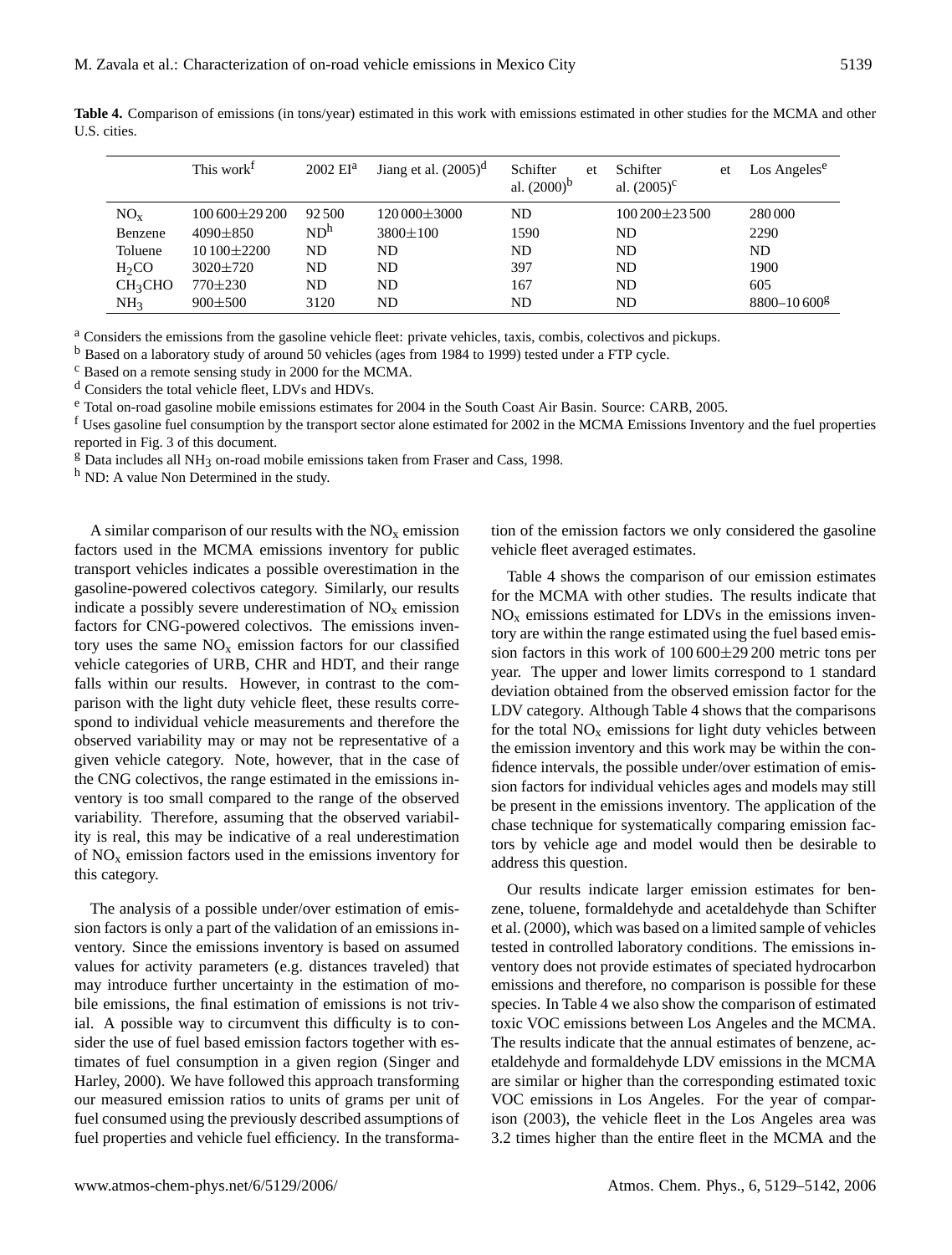# annual gasoline consumption was 3.3 times higher (Molina et al., 2004). Besides the larger size of the vehicle fleet and the corresponding higher fuel consumption in the Los Angeles area, two other important aspects of the comparison are the older vehicle fleet composition and the smaller fraction of vehicles with emission control technologies in the MCMA. For example, only about 30% of the vehicle fleet count with Tier (0 and 1) control emission technologies in the MCMA as compared to 91% in Los Angeles (Molina and Molina, 2002). This indicates that an aged vehicle fleet and a smaller fraction of vehicles with efficient emission control technologies may have a significant impact on the overall burden of toxic VOC emissions in the MCMA. Bishop et al. (2001) has reported a slight but statistically significant increase of NO with increased altitude for heavy duty trucks. Nevertheless, reasons for the altitude relationship are unclear and may be subject to particular characteristics and composition of the sampled vehicle fleet.

As noted above, the sampling size of the measured onroad NH<sub>3</sub> emissions was significantly smaller than the rest of the reported species due to the lack of a dedicated fast response  $CO<sub>2</sub>$  monitor on the short, fast flow inlet necessary for NH<sup>3</sup> measurements and some QC-TILDAS instrument problems characteristic of a first field deployment. As such, the  $NH<sub>3</sub>$  emission estimate in Table 4 has large confidence intervals and may not be fully representative of the LDV vehicle fleet. Nevertheless, the entire range estimate is significantly smaller than the vehicle NH<sub>3</sub> emissions estimated in the current model based emissions inventory for the MCMA and than the on-road  $NH<sub>3</sub>$  emission estimate in Los Angeles. Given the median age of the MCMA vehicle fleet, this is not surprising since NH<sup>3</sup> emissions are dominated by newer gasoline powered vehicles equipped with  $NO<sub>x</sub>$  reduction catalysts. In our measurements, NH<sub>3</sub> emissions for MCMA LDVs seem to be much higher for newer vehicles, which are presumably equipped with reduction catalysts for  $NO<sub>x</sub>$ and appear to be relatively independent of driving state. NH<sup>3</sup> emitted from on-road vehicles may react rapidly with acid vapors to form high burdens of secondary particulate matter near heavily traveled roadways, impacting fine particle exposure levels for travelers and near by residents. The level of NH<sup>3</sup> emissions from newer LDV vehicles in the MCMA do appear to be significantly higher than the emissions of similar vehicles in the U.S. (Herndon et al., 2005b). The impact of vehicular  $NH_3$  emissions on the MCMA  $NH_3$  emission inventory will be addressed more thoroughly in a separate publication (Shorter et al.,  $2006<sup>1</sup>$  $2006<sup>1</sup>$  $2006<sup>1</sup>$ ).

## **5 Conclusions**

In this work, we have extended the analysis procedure for the on-road mobile laboratory measurements by considering measurements of both fleet averaged emission measurements and individual vehicle emissions. The measured emission ratios represent a sample of emissions of in-use vehicles under real world driving conditions for the MCMA. From the relative amounts of  $NO<sub>x</sub>$  and selected VOC's sampled, the results indicate that the technique is capable of differentiating among vehicle categories and fuel type in real world driving conditions. We have further classified our results by vehicle categories and driving mode using pre-established velocity criteria in our analysis. Our measurements of emission ratios for both CNG and gasoline powered "colectivos" indicate that  $-$  in a mole per mole basis  $-$  have significantly larger  $NO<sub>x</sub>$  and aldehydes emissions ratios as compared to other sampled vehicles in the MCMA. Similarly, ratios of selected VOCs and NO<sup>y</sup> showed a strong dependence on traffic mode. The potential implications of these results are important for the design of air quality control strategies based on the modification of the driving modes and the retrofitting of public transport vehicles.

By using a fuel consumption based approach together with the measured emission factors in this work, we estimate  $NO<sub>x</sub>$  emissions as 100 600 $\pm$ 29 200 metric tons per year for LDGVs in the MCMA for 2003. According to these results, annual  $NO<sub>x</sub>$  emissions estimated in the emissions inventory for this category are within the range of our estimated  $NO<sub>x</sub>$ annual emissions. However, we did not explore the classification of emissions by vehicle age and under/over estimations of  $NO<sub>x</sub>$  emissions for individual vehicle age categories can still exist in the emissions inventory. We also have estimated annual emissions for benzene, toluene, formaldehyde and acetaldehyde in the MCMA for the first time following a fuel-based procedure. The results indicate that the annual estimates of benzene, acetaldehyde and formaldehyde LDV emissions in the MCMA may be greater than previously reported and that their magnitudes are similar or higher than the corresponding estimated toxic VOC emissions in Los Angeles and other U.S. cities. Vehicle age fleet composition and the relatively small fraction of vehicles with emission control technologies in the MCMA may significantly contribute for these large toxic emissions. Finally, ammonia emitted from newer reductive catalyst equipped LDVs may react rapidly with air vapors to form high burdens of secondary particulate matter near heavily traveled roadways.

*Acknowledgements.* The authors gratefully acknowledge the Mexican Metropolitan Environmental Commission, the U.S. National Science Foundation (ATM-0308748 and ATM-0528227) and the Department of Energy (Award DE-FG02-05ER63980 and DE-FG02-05ER3982) for financial support. Funding for the PTR-MS instrument was provided by the National Science Foundation Major Research Instrumentation Program, Murdock Charitable Trust and Montana State University. M. Zavala is a Molina Fellow

<span id="page-11-0"></span><sup>&</sup>lt;sup>1</sup>Shorter, J. H., Herndon, S. C., Zahniser, M. S., et al.: Atmospheric Ammonia in Mexico City during MCMA-2003, Atmos. Chem. Phys. Discuss., to be submitted, 2006.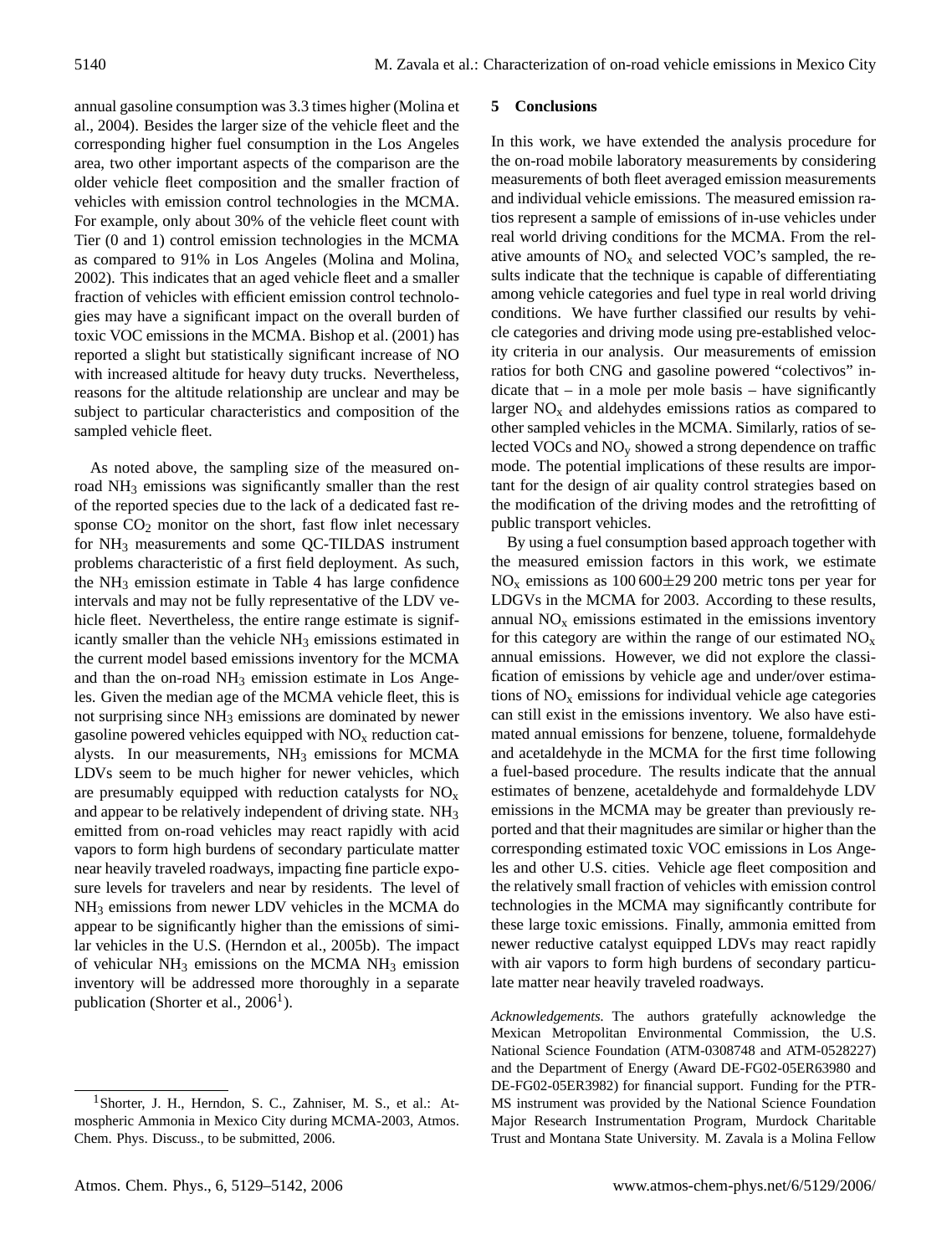at MIT. We thank J. Sarmiento for providing the emissions inventory data and to N. Rodríguez for the gasoline sales information.

Edited by: U. Pöschl

#### **References**

- GDF (Gobierno del Distrito Federal): Agenda estadistica del distrito federal-Transporte, Gobierno de México, México, available at [http://www.df.gob.mx/agenda2000/,](http://www.df.gob.mx/agenda2000/) 2000.
- Barnard, J. C., Kassianov, E. I., Ackerman, T. P., Frey, S., Johnson, K., Zuberi, B., Molina, L. T., Molina, M. J., Gaffney, J. S., and Marley, N. A.: Measurements of black carbon specific absorption in the Mexico City Metropolitan Area during the MCMA 2003 field campaign, Atmos. Chem. Phys. Discuss., 5, 4083– 4113, 2005,

[http://www.atmos-chem-phys-discuss.net/5/4083/2005/.](http://www.atmos-chem-phys-discuss.net/5/4083/2005/)

- Bishop, G. A., Starkey, J. R., Ihlenfeldt, A., Williams, W. J., and Stedman, D. H.: IR long-path photometry: a remote sensing tool for automotive emissions, Analytical Chemistry, 61(10), 671– 677, 1989.
- Bishop, G. A., Morris, J. A., Stedman, D. H., Cohen, L. H., Countess, R. J., Countess, S. J., Maly, P., and Scherer, S.: The effects of altitude on Heavy-Duty Diesel Truck on-road emissions, Environ. Sci. Technol., 35, 1574–1578, 2001.
- Cadle, S. H., Gorse, R. A., Bailey, B. K., and Lawson, D. R.: Realworld vehicle emissions: a summary of the Eleventh Coordinating Research Council On-Road Vehicle Emissions Workshop, J. Air Waste Manage. Assoc., 52(2), 220–236, 2002.
- Canagaratna, M., Jayne, J., Ghertner, D., Herndon, S., Shi, Q., Jimenez, J., Silva, P., Williams, P., Lanni, T., Drewnick, F., Demerjian, K., Kolb, C., and Worsnop, D.: Chase studies of particulate emissions from in-use New York City vehicles, Aerosol Sci. Technol., 38, 555–573, 2004.
- CAM (Comision Ambiental Metropolitana): Inventario de emi- ´ siones 2002 de la Zona Metropolitana del Valle de México, Secretaría del Medio Ambiente, Gobierno de México, México, 2004.
- CARB, (California Air Resources Board): The California Almanac of Emissions and Air Quality – 2005 Edition, available at [http:](http://www.arb.ca.gov/ei/emissiondata.htm) [//www.arb.ca.gov/ei/emissiondata.htm,](http://www.arb.ca.gov/ei/emissiondata.htm) 2005.
- de Foy, B., Caetano, E., Magaña, V., Zitácuaro, A., Cárdenas, B., Retama, A., Ramos, R., Molina, L. T., and Molina, M. J.: Mexico City basin wind circulation during the MCMA-2003 field campaign, Atmos. Chem. Phys., 5, 2267–2288, 2005, [http://www.atmos-chem-phys.net/5/2267/2005/.](http://www.atmos-chem-phys.net/5/2267/2005/)
- de Foy, B., Clappier, A., Molina, L. T., and Molina, M. J.: Distinct wind convergence patterns due to thermal and momentum forcing of the low level jet into the Mexico City basin, Atmos. Chem. Phys., 6, 1249–1265, 2006a.
- de Foy, B., Varela, J. R., Molina, L. T., and Molina, M. J.: Rapid ventilation of the Mexico City basin and regional fate of the urban plume, Atmos. Chem. Phys., 6, 2321–2335, 2006b.
- Dunlea, E., Volkamer, R., Johnson, K. S., Zavala, M., Molina, L. T., Molina, M. J., Lamb, B., Allwine, E., Rogers, T., Knighton, B., Grutter, M., Gaffney, J. S., Marley, N. A., Herndon, S. C., Zahniser, M. S., Jayne, J., Shorter, J. H., Wormhoudt, J. C., and Kolb, C. E.: Nitrogen Oxides (NOy) in the Mexico City Metropolitan Area, American Geophysical Union, Fall Meeting 2004, abstract #A14A-05, 2004.
- Fraser, M. P. and Cass, R. G.: Detection of excess ammonia emissions from in-use vehicles and the implications for fine particle control, Environ. Sci. Technol., 32, 1053–1057, 1998.
- Gakenheimer, R., Molina, L. T., Sussman, J., Zegras, C., Howitt, A., Makler, J., Lacy, R., Slott, R. S., Villegas, A., Molina, M. J., and Sánchez, S.: The MCMA transportation system: Mobility and air pollution, in: Air Quality in the Mexico Megacity: An Integrated Assessment, edited by: Molina, L. T. and Molina, M. J., Kluwer Academic Publishers, Dordrecht, The Netherlands, pp. 213–284, 2002.
- García, A., Volkamer, R., Molina, L. T., Molina, M. J., Samuelsson, J., Mellqvist, J., Galle, B., Herndon, S., and Kolb, C. E.: Separation of emitted and photochemical formaldehyde in the Mexico City Metropolitan Area using a statistical analysis and a new pair of gas-phase tracers, Atmos. Chem. Phys., 6, 4545–4557, 2006, [http://www.atmos-chem-phys.net/6/4545/2006/.](http://www.atmos-chem-phys.net/6/4545/2006/)
- Giechaskiel, B., Ntziachristos, L., Samaras, Z., Scheer, V., Casati, R., and Vogt, R.: Formation potential of vehicle exhaust nucleation mode particles on-road and in the laboratory, Atmos. Environ., 39, 3191–3198, 2005.
- Herndon, S. C., Shorter, J. H., Zahniser, M. S., Wormhoudt, J., Nelson, D. D., Demerjian, K. L., and Kolb, C. E.: Real-Time Measurements of  $SO_2$ ,  $H_2CO$ , and  $CH_4$  emissions from in-use curbside passenger buses in New York City using a chase vehicle, Environ. Sci. Technol., 39, 7984–7990, 2005a.
- Herndon, S. C., Jayne, J. T., Zahniser, M. S., Worsnop, D. R., Knighton, B., Alwine, E., Lamb, B. K., Zavala, M., Nelson, D. D., McManus, J. B., Shorter, J. H., Canagaratna, M. R., Onasch, T. B., and Kolb, C. E.: Characterization of urban pollutant emission fluxes and ambient concentration distributions using a mobile laboratory with rapid response instrumentation, Faraday Discuss., 130, 327–339, 2005b.
- Herndon, S. C., Shorter, J. H., Zahniser, M. S., Nelson Jr., D. D., Jayne, J. T., Brown, R. C., Miake-Lye, R., Waitz, I., Silva P., Lanni, T., Demerjian, K. L., and Kolb, C. E.: NO and  $NO<sub>2</sub>$  emission ratios measured from in-use commercial aircraft during taxi and takeoff, Environ. Sci. Technol., 38(22), 6078–6084, 2004.
- Huai, T., Durbin, T. D., Rhee, S. H., and Norbeck, J. M.: Investigation of emission rates of ammonia, nitrous oxide and other exhaust compounds from alternative fuel vehicles using a chassis dynamometer, International Journal of Automotive Technology, 4(1), 9–19, 2003.
- Jiang, M., Marr, L. C., Dunlea, E. J., Herndon, S. C., Jayne, J. T., Kolb, C. E., Knighton, W. B., Rogers, T. M., Zavala, M., Molina, L. T., and Molina, M. J.: Vehicle fleet emissions of black carbon, polycyclic aromatic hydrocarbons, and other pollutants measured by a mobile laboratory in Mexico City, Atmos. Chem. Phys., 5, 3377–3387, 2005,

[http://www.atmos-chem-phys.net/5/3377/2005/.](http://www.atmos-chem-phys.net/5/3377/2005/)

- Jimenez, J. L., Nelson, D. D., Zahniser, M. S., Koplow, M. D., and ´ Schmidt, S. E.: Characterization of on-road vehicle NO emissions by a TILDAS remote sensor, J. Air Waste Manage. Assoc., 49, 463–470, 1999.
- Jimenez, J. L., McManus, J. B., Shorter, J. H., Nelson, D. D., Zah- ´ niser, M. S., Koplow, M., McRae, G. J., and Kolb, C. E.: Cross road and mobile tunable infrared laser measurements of nitrous oxide emissions from motor vehicles, Chemosphere – Global Change Science, 2, 397–412, 2000.
- Johnson, K. S., Zuberi, B., Molina, L. T., Molina, M. J., Iedema,